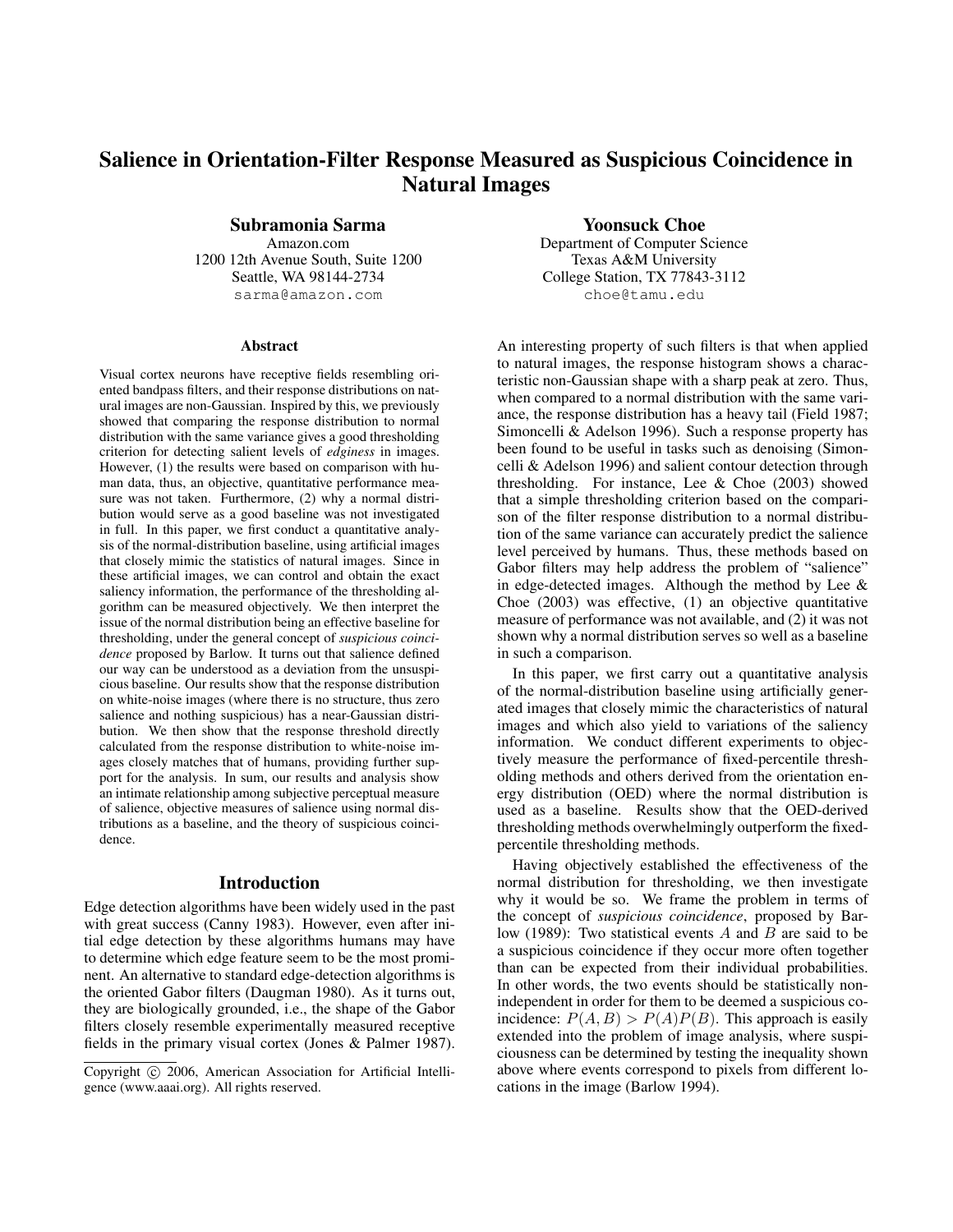Suspiciousness is directly linked to salience, i.e., more suspicious events may be seen as more salient to a perceptual system. According to the definition above, an image where each pixel is independent from each other would contain no suspicious coincidence between any pair of pixels. An example is a white-noise image, where we cannot see any noticeable salient feature. If we equate salience with suspiciousness, this also implies that algorithms such as Lee & Choe (2003) should fail to detect any salience in whitenoise images. In other words, the distribution of orientation response to white-noise images should closely match a normal distribution.

We present results of comparing the oriented filter response histograms from white-noise images to their matching normal distributions that shows their close similarity and suggest that normal distributions can serve as a baseline for the detection of suspicious coincidence. The white-noisederived response distributions are then used as a new baseline, and the results are shown to be consistent with results of psychophysical experiments showing human performance (Lee & Choe 2003).

## Quantitative Analysis Using Synthetic Images

The synthetic image input for the quantitative analysis was created by generating random squares of various sizes where the gray-level was uniform within each square but different from adjacent squares. Uniform background noise was also embedded among these squares. A large number of such squares were generated and were subjected to a circular aperture to discount any artefactual orientation bias. Such synthetic images have the advantage that the error can be precisely measured, by comparison with the orientation energy matrix of the clean image without noise.

To find the orientation response (or energy) distribution, we followed the procedure described by Geisler *et al.* (2001). The method uses a sequence of convolutions: first the difference of Gaussian (DoG), and then the oriented Gabor filters to calculate the orientation filter response. The DoG filter uses the difference of two Gaussian functions whose widths differ by a factor of 0.5, as

$$
D(x, y) = G_{(\sigma/2)^2}(x, y) - G_{\sigma^2}(x, y), \tag{1}
$$

where  $G_{\sigma^2}(\cdot)$  is a Gaussian function with variance  $\sigma^2$ .

The gray level intensity matrix  $I$  of the input image is convolved with the DoG filter to obtain the resultant matrix  $I_d$  ( $I_d = I * D$ ). We used a DoG filter of size  $7 \times 7$  for all of our experiments. The filtered image is then convolved with oriented Gabor functions (Daugman 1980) of both even and odd phases with orientation  $\theta$ , phase  $\phi$ , and width  $\sigma$  to obtain the orientation energy matrix  $E_{\theta}$ . The spatial frequency and aspect ratio parameters of the Gabor filters were set to 1 each, and the convolution kernels were sized  $7 \times 7$  as usual. The orientation energy matrix for a single orientation  $\theta$  is

$$
E_{\theta} = \left( \left( \exp^{-\frac{x'^2 + y'^2}{2\sigma^2}} \cdot \cos(2\pi x') \right) * I_d \right)^2 + \left( \left( \exp^{-\frac{x'^2 + y'^2}{2\sigma^2}} \cdot \cos\left(2\pi x' + \frac{\phi}{2}\right) \right) * I_d \right)^2 (2)
$$



Figure 1: Input Image and Response Distribution. A synthetic image consisting of a set of overlapping squares with embedded noise and its corresponding orientation energy distribution  $(h(E))$  is shown against the normal distribution of the same variance  $(g(E))$ . The synthetic image has a distribution similar to that of natural images (i.e., showing a power law: see Fig. 6).

where  $x' = x \cos(\theta) + y \sin(\theta)$ ,  $y' = -x \sin(\theta) + y \cos(\theta)$ , and  $(x, y)$  is the pixel location as above.

For each location  $(x, y)$ , we obtained the vector sum of six  $(\theta, E_{\theta}(x, y))$  pairs in polar coordinates  $(\theta =$  $(0, \frac{\pi}{6}, \frac{2\pi}{6}, \frac{3\pi}{6}, \frac{4\pi}{6}, \frac{5\pi}{6})$  to find the combined orientation energy which gives the estimated orientation  $\theta^*(x, y)$  and the associated orientation energy value  $E^*(x, y)$  at that location. The orientation energy distribution is then estimated from the  $E^*$  responses using a histogram of bin size 100, followed by normalization, as h(E)=  $\frac{f(E)}{\sum_{x \in R}$  $\frac{f(E)}{x \in B_h}$  where  $f(E)$  is the frequency of energy value  $E$  in the histogram,  $B_h$  is the set of histogram bin locations, and  $h(E)$  is the resulting probability mass function which specifies the orientation energy distribution for the filtered image.

One way to detect salient levels of orientation energy is by comparing the orientation energy distribution for the input image with a normal distribution of the same variance as proposed in Lee & Choe (2003), so that unusually high levels of orientation energy show up as salient. We calculate the raw second moment of the E distribution (i.e., the expected value of  $E^2$ ) for the input image as  $\sigma_h^2 = \sum_{x \in B_h} x^2 h(x)$ . We use this calculated  $\sigma_h^2$  to find the matching continuous normal probability density function  $\mathcal{N}(x; 0, \sigma_h^2)$  with mean 0, variance  $\sigma_h^2$  for all  $E \in B_h$  and normalize it to find the discretized normal probability mass function  $g(E)$  of the orientation energy level E:

$$
g(E) = \frac{\mathcal{N}(E; 0, \sigma_h^2)}{\sum_{x \in B_h} \mathcal{N}(x; 0, \sigma_h^2)}.
$$
 (3)

From the above, we derived the saliency threshold based on the L2 value (see Fig.  $6(a)$ ), following Lee & Choe (2003).

Note that  $E$  is always greater than zero (equation 2), i.e.,  $\forall E \in B_h, E \geq 0$ , thus the above can be seen as a halfnormal distribution. In the following section we will measure the orientation energy  $E$  of natural and artificial images, and their distributions  $h(E)$  and the matching normal distributions  $q(E)$ .

The OED for the synthetic images were similar to that of natural images, and had a characteristic high peak and a heavy tail. Fig. 1 shows a sample synthetic image and its OED distribution plotted against the normal distribution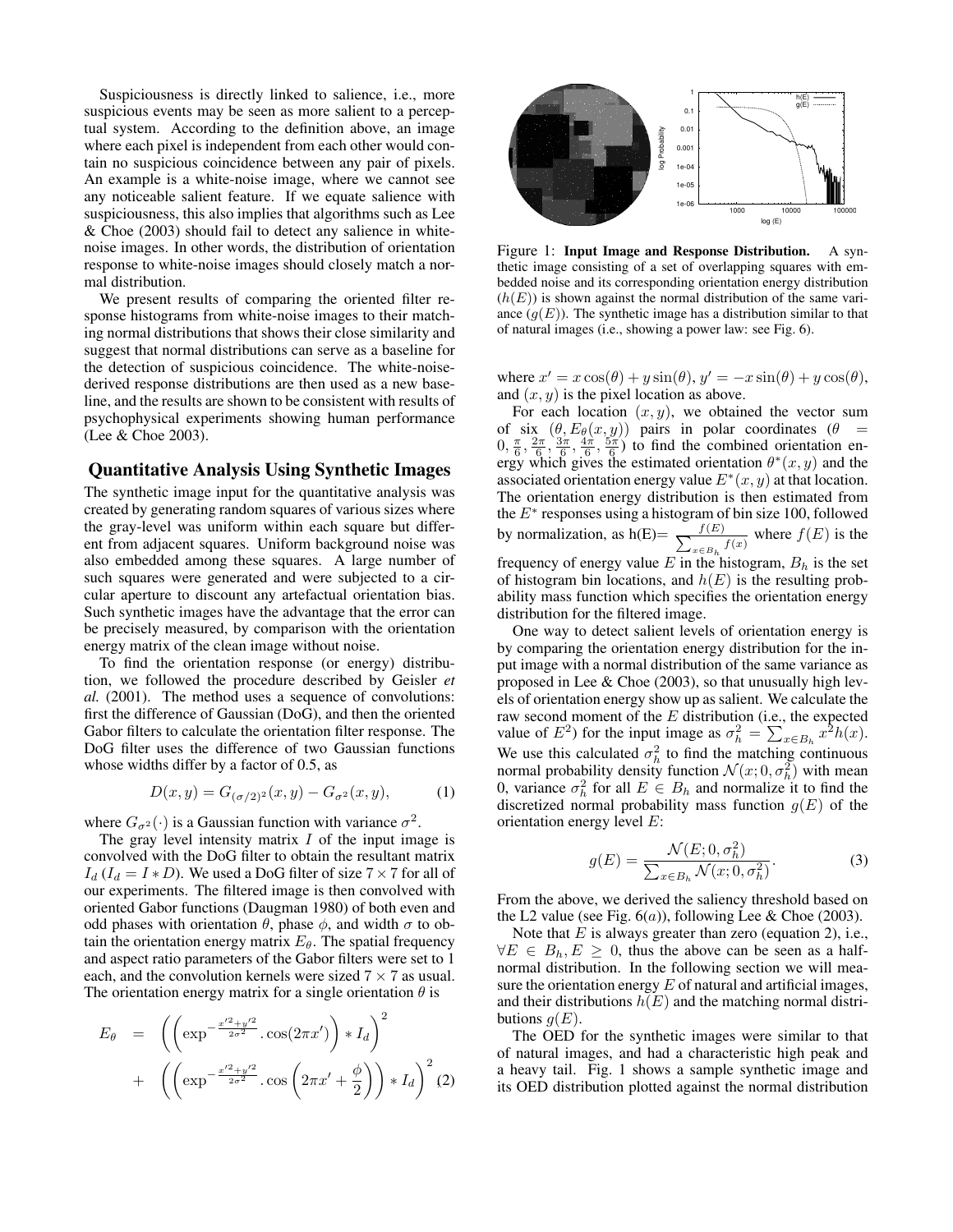in log-log scale. We can see that the OED of the synthetic image closely mimics that of natural images. In fact Lee, Mumford, & Huang (2001) showed that similarly generated synthetic images have statistical properties very similar to natural images.

A quantitative analysis using synthetic images can then be focused on suitable thresholding of the images to remove the background noise and detect salient features given by the edges of the squares. A good thresholding method should perform two objectives: (1) detect as many salient edges as possible, and (2) remove as much background noise as possible. In the following sections, we describe two sets of experiments for the quantitative analysis of the thresholding methods where, (1) the number of overlapping squares was kept constant but the background noise was varied; (2) and the background noise was kept constant while the number of squares (the input count) was varied. For each of the types, we generated five different image configurations for a more thorough analysis.

# Variation in noise and performance

For this experiment, we generated synthetic images by keeping the input count (the number of overlapping square elements) constant and varied the background noise. The embedded noise was uniformly distributed. Three density levels of noise were used corresponding to 10%, 5% and 1% noise. The combined resultant images were then subjected to a circular aperture, and the performance of the fixed and OED-derived adaptive thresholding methods were measured.

To better investigate the relative merits of the global and local thresholding methods as described in Lee & Choe (2003), both the variations were used for the fixed percentile and OED-derived methods on all the images. For each noise density level, 5 representative synthetic images were generated with different configurations of the square patterns in them, with the total number of squares fixed to 300. The OEDs for each image input were then calculated. A fixed threshold of 85-percentile was used for the fixed percentile thresholding. For the local thresholding, a sliding window of size  $21 \times 21$  was used.

Lee & Choe (2003) described four different thresholding methods, which we used in this paper: (1) the global fixed percentile thresholding, (2) the local fixed percentile thresholding, (3) the global OED-derived adaptive thresholding, and (4) the local OED-derived adaptive thresholding.

Thresholding results for a sample image with 300 overlapping squares and with 95-percentile and above embedded noise level are shown in Fig. 2. We can see that the global OED-derived thresholding method provides the best performance for this kind of input.

Such qualitative results are also backed by values for the quantitative measure of sum of squared error (SS Error). The SS Error for a thresholding result could be defined as the sum of the square of the difference in the orientation energy values of the thresholded image (containing background noise) from the un-thresholded image representing the ideal response with zero noise. The average SS Error values for a sample noise level are shown in the plot of



Figure 2: Thresholding Results for Different Input Density. (a) A synthetic image consisting of 300 overlapping squares with embedded noise. (b) The orientation energy matrix for (a). (c) The orientation energy matrix for the synthetic image without the noise that is used as the reference. Results of thresholding by the four different methods of (d) global OED, (e) global 85-percentile, (f) local OED, and (g) local 85-percentile respectively are shown from the left to the right. The global OED-derived adaptive thresholding method seems to offer the best performance for this input.

|                  | Global OED | Global 85%    | Local OED     | Local $85%$   |
|------------------|------------|---------------|---------------|---------------|
| Global OED       |            | $<$ (p=0.018) | $<$ (p=0.35)  | $<$ (p=0.021) |
| Global 85%       |            |               | $> (p=0.019)$ | $>$ (p=0.014) |
| <b>Local OED</b> |            |               |               | $<$ (p=0.025) |
| Local $85%$      |            |               |               |               |

Table 1: The *p*-values for the paired  $t$ -test of the difference in the mean sum of squared error values for the four thresholding methods, for a synthetic image with 300 squares and 5% noise. The '<' and '>' symbols indicate the relation between the mean SS Error values of the two thresholding methods.

Fig. 3. We can see that the sum of squared error is the lowest for the global OED derived method, followed closely by the local OED derived method. The SS Error values for the fixed 85-percentile methods were found to be significantly higher. The significance in this difference was evaluated using paired  $t$ -test. The results of the paired  $t$ -test are given in Table 1. The p-values of all the probable pairs of comparisons except the global OED vs. local OED comparison were found to be less than 0.025, which indicates that the mean SS Error values for the methods could indeed be significantly different. The p-value for the global OED vs. local OED comparison was found to be much higher, thus the difference was not significant.

The results for this experiment show that the OED-derived adaptive methods overwhelmingly outperformed the fixed percentile based methods in terms of detection efficiency of edges in the image input, and suppression of noise. However, the global OED-derived method offered a slight improvement in performance compared to the local method. This could probably be attributed to specific properties of the input images considered, such as the low density of the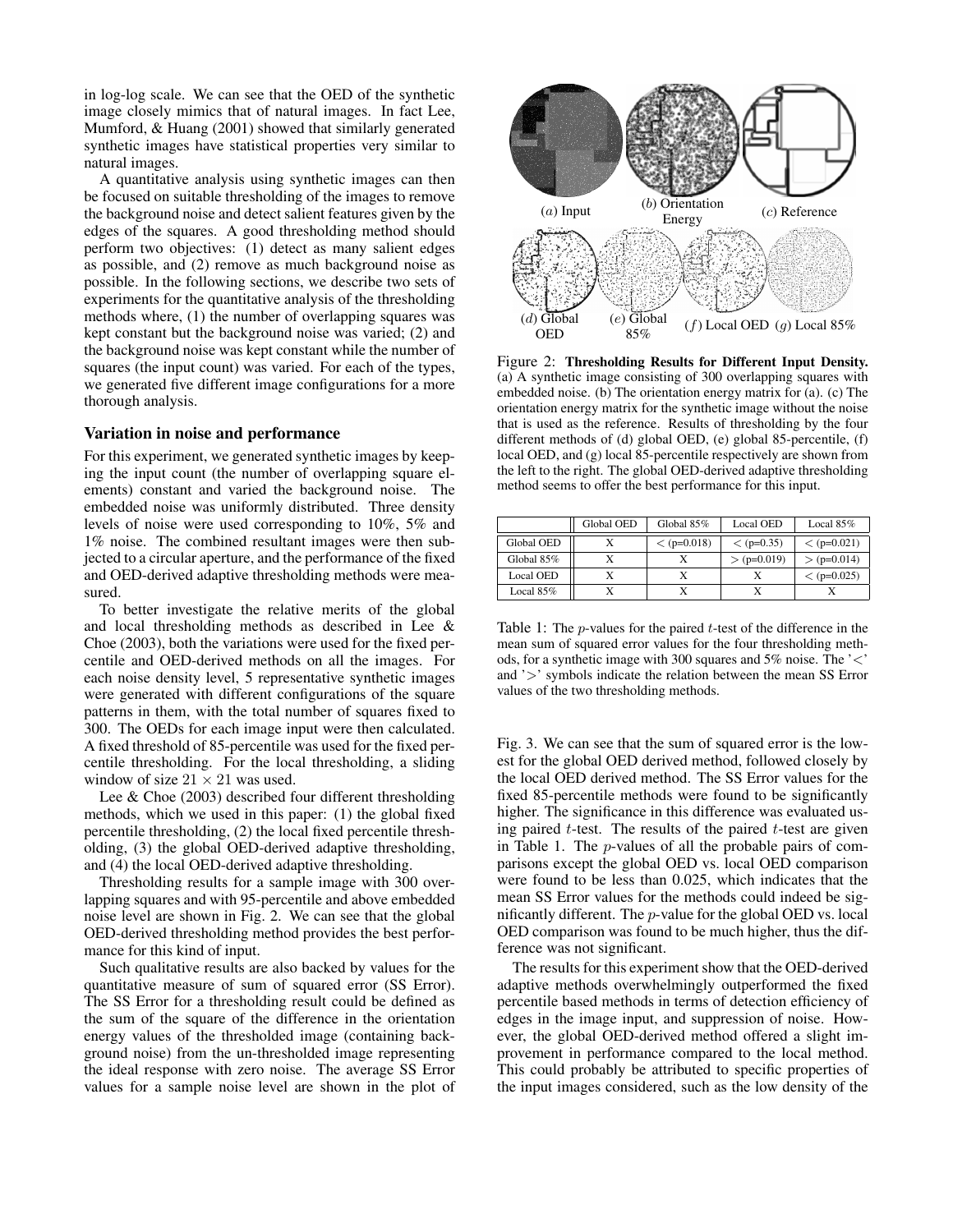

Figure 3: Average Error in Thresholding (Experiment 1). Bar plots show the average SS Error values for the thresholding results for a sample noise level for the synthetic images. The global and local OED-derived method have significantly smaller SS Error values than the fixed 85-percentile methods.

squares in the image.

The variation of noise seemed to have little effect on the relative performance of the thresholding methods. The global OED thresholding method offered the best performance closely followed by the local OED thresholding method. The global and local 85-percentile based thresholding methods performed differently for different inputs but were always weaker than the OED-derived methods.

#### Variation in input count and performance

The second experiment that was carried out was to keep the background noise constant while varying the number of input features. Three different image configurations were used for each, where the numbers of overlapping synthetic squares were 100, 300 and 500 respectively. The constant background noise level was kept as 1%. For each input configuration, 5 different image samples were generated as in the first experiment. A fixed threshold of 85-percentile was used for the fixed percentile thresholding methods, and a sliding window of size  $21 \times 21$  was employed for the local thresholding method.

Thresholding results for a sample image with 500 overlapping squares and with 1% embedded noise level are shown in Fig. 4. The OED-derived thresholding methods again outperformed the fixed 85-percentile based methods for all the input configurations. Among the OED-derived methods, the global method offered better performance for smaller input count but fell behind the local method for larger input count. Thus the local thresholding result for the 500-square configuration was better than the corresponding global thresholding result. The average SS Error value was the lowest for the local OED-derived thresholding method, but quite high for the fixed-percentile methods. Fig. 5 shows this comparison. The paired  $t$ -test statistic for the average SS Errors for the different thresholding methods had p-values less than 0.015 for all the pairs of comparisons, except for the Global OED vs. Local OED comparison (Table 2).

## Relationship to Suspicious Coincidence

In this section we compared the orientation energy  $E$  of natural and artificial images, and their distributions  $h(E)$  and



Figure 4: Thresholding Results with Varying Noise Level. (a) A synthetic image consisting of 500 overlapping squares with embedded noise. (b-g) The results reflecting those in Fig. 2 are shown. The local OED-derived adaptive thresholding method seems to offer the best performance for this kind of input.



Figure 5: Average Error in Thresholding (Experiment 2). The thresholding results for a sample noise level for the synthetic images is shown. The same superiority of OED-derived methods is shown as in Fig. 3.

the matching normal distributions  $q(E)$  to investigate their relationship to the concept of suspicious coincidence. For the experiment, we used the 42 natural images and the human performance data from Lee & Choe (2003). The orientation energy distribution of the images follows approximately a power law (i.e.,  $p(x) = 1/x^a$  where *a* is the fractal exponent), and as such, it has a heavy-tail where extreme values have higher probability of occurrence compared to a normal distribution of the same variance For example, Fig. 6(a) shows an illustration of power law distribution compared to a normal distribution having the same variance, and Fig. 6(b) shows the orientation energy distribution calculated from a natural image  $h(E)$  compared to its matching normal distribution  $g(E)$ . The straight declining slope characteristic of a power law distribution is evident in  $h(E)$ . The two curves intersect at two points, near  $E \sim$ 500 (L1) and  $E \sim 7,000$  (L2). Beyond L2,  $g(E)$  plummets, but  $h(E)$  remains high relative to  $g(E)$ .

Lee & Choe (2003) empirically derived the effective threshold for the detection of salient contours, which was linear to the orientation energy corresponding to the second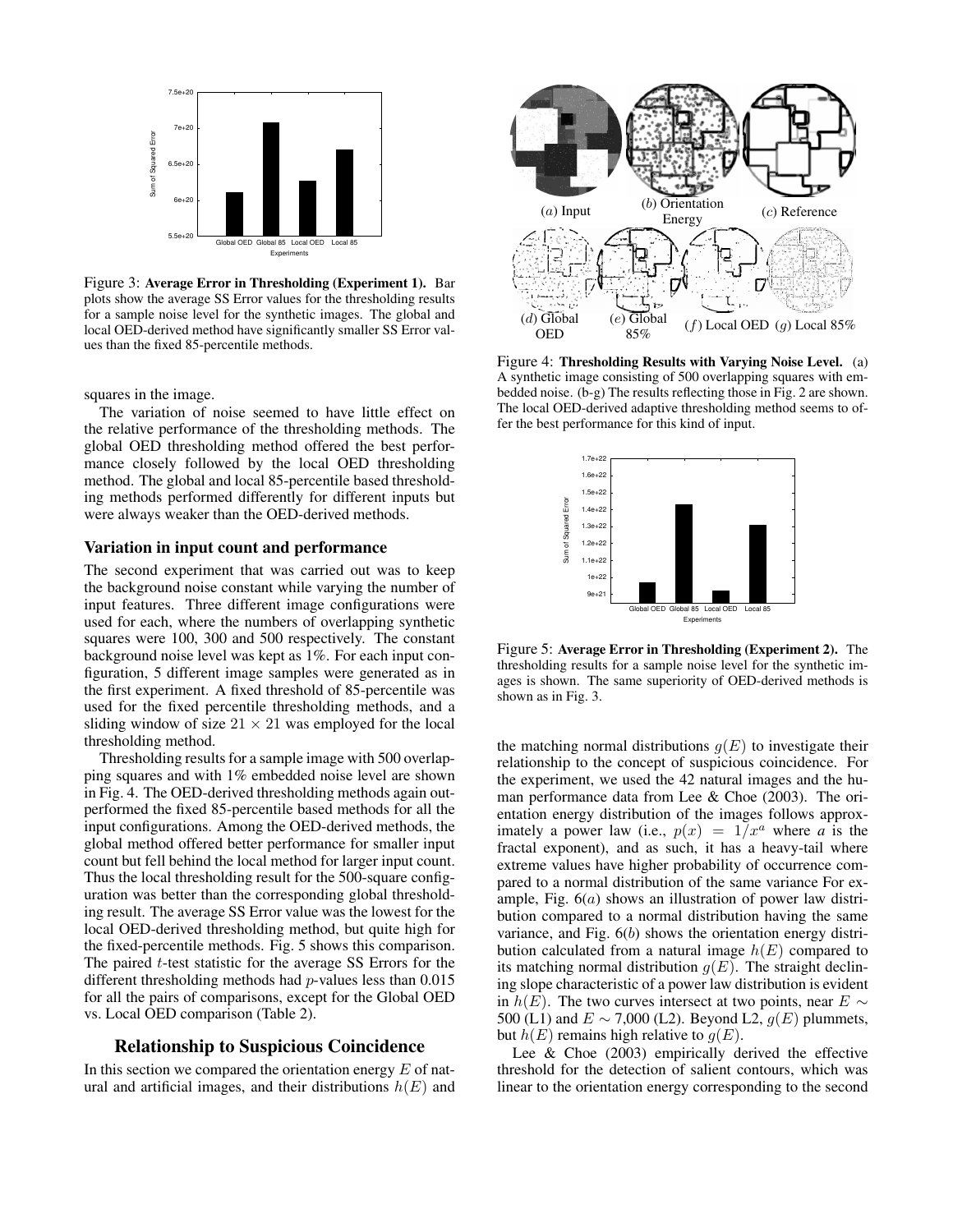|                  | Global OED | Global 85%     | Local OED     | Local $85%$   |
|------------------|------------|----------------|---------------|---------------|
| Global OED       |            | $<$ (p=0.0107) | $> (p=0.258)$ | $<$ (p=0.014) |
| Global 85%       |            |                | $>$ (p=0.011) | $> (p=0.006)$ |
| <b>Local OED</b> |            |                |               | $<$ (p=0.015) |
| Local $85\%$     |            |                |               |               |

Table 2: The *p*-values for the paired *t*-test of the difference in the mean sum of squared error values for the four thresholding methods, for a synthetic image with 500 squares and 1% noise. The '<' and '>' symbols indicate the relation between the mean SS Error values of the two thresholding methods.



Figure 6: Orientation Energy Distribution of a Natural Image vs. its Matching Normal Distribution.

point of intersection (L2) of the response distribution and its matching normal distribution. However, it was not clear why the simple idea of comparing to a normal distribution has to be so effective. That is, why does a Gaussian distribution form a reasonable baseline for comparison? We observe that the detected salience in our method may correspond to a suspicious event in the image, i.e., a suspiciously high degree of edginess. If suspiciousness (as defined by Barlow (1989)) is indeed related to salience defined in our way, we can expect that a random image with completely independent statistical features (e.g., a uniformly randomly distributed whitenoise image) may not show suspicious (i.e., salient) levels of orientation energy. (Note that we are not arguing that nonedge features in natural images have a white-noise statistic. Rather, our argument is that images containing white-noise statistic will not show any salience.) For this to happen in our method, the orientation energy distribution of whitenoise images should not have a heavy tail, and in a more strict sense, it should coincide with its matching normal distribution. That is, it should be near-Gaussian.

To test if this is the case, we calculated the orientation energy distribution from a white-noise image and compared it with its matching normal distribution. The white-noise image was a  $256 \times 256$  intensity matrix of uniformly randomly distributed values between 0 and 255 (Fig.  $7(a)$ ). The orientation energy distribution was then found using the procedure outlined in the previous section. We then compared the orientation energy distribution to the matching normal distribution of the same variance to see if there is any similarity between the two. It turns out that the two distributions closely overlap as expected (Fig. 7). Simoncelli & Adelson (1996) also point to a similar result, where they showed that wavelet response histograms from white-noise images



Figure 7: Orientation Energy Distribution of a White-Noise Image vs. Its Matching Normal Distribution. (a) A white-noise image shown in gray-scale. (b) The orientation energy  $E$  of the image in  $(a)$ . There is no clear structure visible.  $(c)$  The log-log plot shows the orientation energy distribution  $h(E)$  for the white-noise image against a normal distribution of the same variance  $q(E)$ . The two distributions show a close resemblance.

are near-Gaussian. However, they applied that finding in a different context than ours. These results suggests that normal distributions correspond to a baseline where all pixel values are independent (and thus no suspicious coincidence), and any deviation from this baseline can be seen as suspicious, or salient. Thus, salience as defined in our work can be understood as a deviation from the unsuspicious baseline.

From this result, we expect that the white-noise input based orientation energy distribution can also be used directly in finding the appropriate threshold. To test this, we conducted another experiment in which we generated new L2 values by comparing the orientation energy distribution with the white-noise based distribution. Since the standard deviation of a random variable scaled by the factor of  $c$  is  $c \times \sigma$  where  $\sigma$  is the standard deviation before scaling, we multiplied the orientation energy matrix of the white-noise image with a constant  $\sigma_h/\sigma_r$ , where  $\sigma_h$  and  $\sigma_r$  are the standard deviations from a natural image and the white-noise image, respectively. Then the resulting orientation energy matrix has the same variance as the reference distribution calculated from a given natural image. The new L2 values were then found computationally by comparing the two distributions. These values were compared to the orientation energy thresholds selected by humans. The results are shown in Fig.  $8(a)$ . It is clear that the new white-noise based L2 values also have a strong linear relationship with the humanselected thresholds, even more so than the old Gaussianbased L2 values (correlation of  $r = 0.98$  for the new L2, and  $r = 0.91$  for the old one).

## **Discussion**

The usefulness of identifying significant values of orientation energy has been studied previously, in applications such as denoising, texture perception, and image representation. For example, Malik *et al.* (1999) used peak values of orientation energy to define boundaries of regions of coherent brightness and texture. The non-Gaussian nature of orienta-